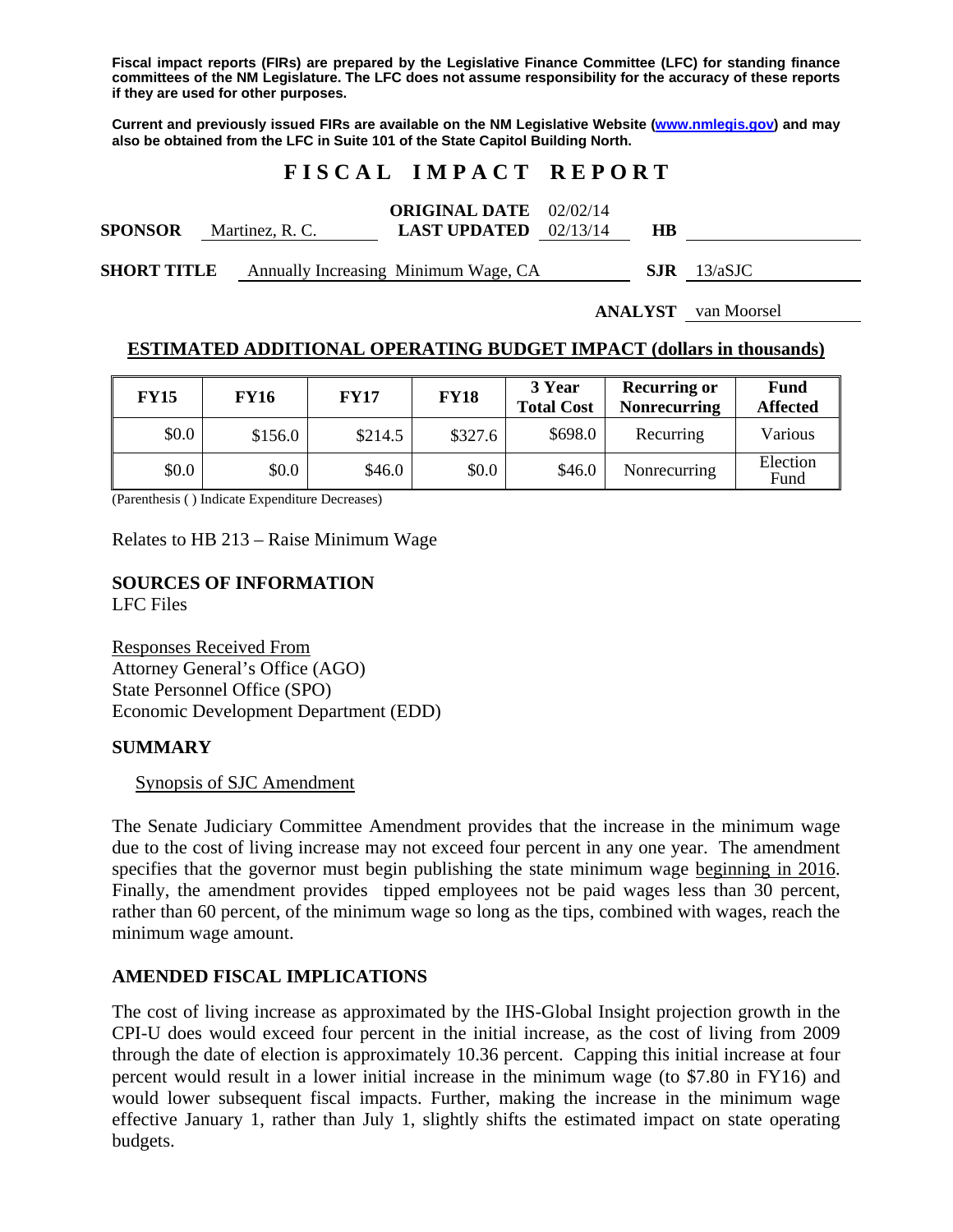The reduced increase to the minimum wage pursuant to the amendment brings with it a reduction in the assumption for the number of state employees earning less than that wage. The revenue table reflects an estimate that a total of 200 state employees would have their wage increased from \$7.50 to \$7.80 in FY16. 220 people would receive a raise to \$7.95 beginning calendar year 2017, and 240 people would receive a raise to \$8.10 in calendar year 2018.

## Synopsis of Original Bill

Senate Joint Resolution 13 proposes adding a new section to Article 20 of the Constitution of New Mexico to require that, effective July 1, 2015, the state minimum wage rate in effect on January 1, 2014 be increased in an amount equal to the total increase in the cost of living from January 1, 2009 through the date of the election in which this amendment is adopted. The minimum wage would then be adjusted annually to account for increases in the cost of living. The minimum wage may not be adjusted downward due to a reduction in the cost of living.

The joint resolution provides that the cost of living be measured by the percentage increase in the consumer price index for all urban consumers (CPI-U) in February of the current year over February of the previous year.

The joint resolution also requires that tipped employees not be paid wages less than 60 percent of the minimum wage so long as the tips, combined with wages, reach the minimum wage amount.

Local governments may adopt minimum wages above the state minimum wage. For example, starting January 1, 2014, Albuquerque's minimum wage is \$8.60 with no health benefits, and \$7.60 with health benefits. Albuquerque's minimum wage for tipped employees is \$5.16. In Santa Fe, the minimum wage rate is scheduled to rise from \$9.85 to \$10.29 per hour on March 1, 2014.

The amendment proposed by this resolution shall be submitted to the people for their approval or rejection at the next general election or at any special election prior to that date that may be called for that purpose.

# **FISCAL IMPLICATIONS**

Assuming the voters approve the constitutional amendment at the next general election held November, 2014, in FY16 the minimum wage would increase by the growth in the CPI-U from CY2009 to CY2014. Global Insight, the economic forecasting service used by the LFC, the Taxation and Revenue Department, and the Department of Transportation, shows inflation 10.3 percent during this time. The current minimum wage is \$7.50, and the inflation adjustment would raise the minimum wage for FY16 to \$8.30 per hour. The FY17 minimum wage would grow to \$8.40, and FY18 would grow to \$8.60.

The State Personnel Office's 2013 compensation report notes 294 state employees fall into pay band 25, with an average salary of \$19,179. This analysis assumes 300 state employees would be subject to a raise after increasing the minimum wage from \$7.50 to \$8.40, at an increased salary cost of \$500 thousand. Assuming a 25 percent benefits cost, the FY16 cost of the wage increase totals \$624 thousand. The estimated increased wage cost of paying an assumed 320 state employees \$8.40 per hour in FY17 would be \$749 thousand. For FY18, paying an assumed 340 employees a wage of \$8.60 per hour would cost the state \$972 thousand.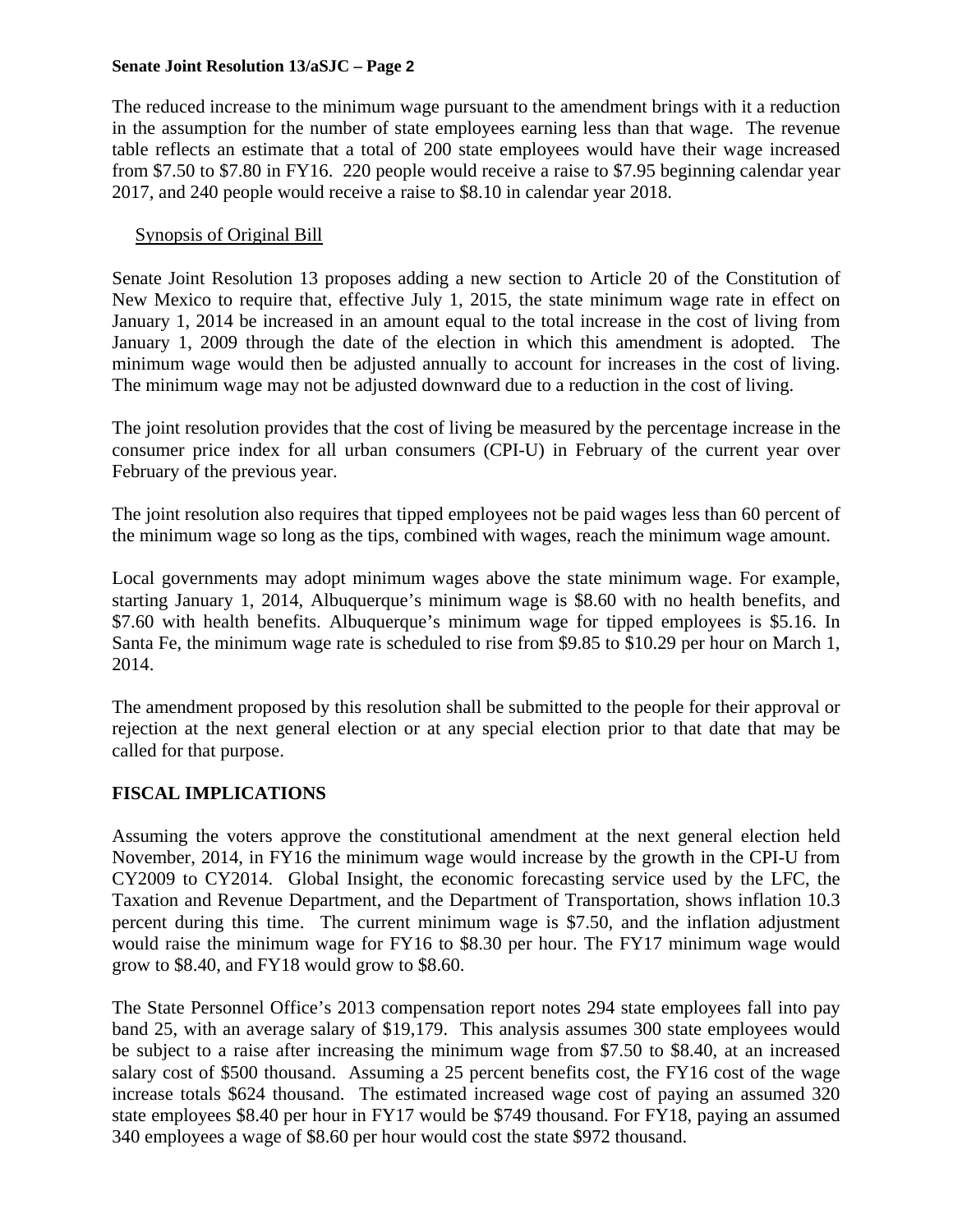The State Personnel Office's analysis uses several different assumptions, the most important of which is its assumption of initial wage growth of 2.3 percent, based on the average CPI-U over the past 10 years. Using this assumption, SPO estimates the state minimum wage would increase from \$7.50 per hour to \$7.67 per hour, in year one. Currently 47 classified employees will fall below \$7.67 per hour and the annualized salary cost (excluding benefits) to bring these employees to the proposed minimum wage would be \$10,920 (based 2,080 hours per year). The annualized cost with benefits would be  $$10,920 \times 26.24\% = $13,785$ . 173 other employees will fall below \$7.67 per hour and the annualized salary cost (excluding benefits) to bring these employees to the proposed minimum is wage would be \$60,923 (based 2,080 hours per year). The annualized cost with benefits is would be  $$60,923 \times 26.24\% = $76,909$ .

There would be an indeterminate additional fiscal impact to both private and (non-state) public sector organizations if this Constitutional Amendment to provide automatic wage increases is approved by voters, as many organizations pay workers at the minimum wage level.

# **SIGNIFICANT ISSUES**

The National Conference of State Legislatures reports the following minimum hourly wages for states near New Mexico:

- Arizona \$7.90 (rate is increased annually based on a cost of living formula)
- California \$8.00 (\$9.00 eff. 7/1/2014, \$10.00 eff. 1/1/2016)
- Colorado \$8.00 (rate is increased annually based on a cost of living formula)
- Oklahoma \$7.25
- Nevada \$8.25 w/o health benefits, \$7.25 with health benefits (adjustments subject to increases in the federal minimum wage, tied to CPI)
- $\bullet$  Texas \$7.25
- $U \tanh $7.25$

The WSD's Wage and Hour Bureau enforces the Minimum Wage Act. The Bureau investigates and gathers data on wages hour issues to enforce compliance with the Act. The WSD also provided the following information:

The Fair Labor Standards Act sets a federal minimum hourly rate (\$7.25 per hour since 2009) for non-exempt employees, but states may enforce higher pay rates. If an employee is subject to both the state and federal minimum wage laws, the employee is entitled to the higher of the two minimum wages.

There are ten states (AZ, CO, FL, MO, MT, NV, OH, OR, VT, and WA) that have increased minimum wage rates that are tied to the consumer price index. As a result of this linkage, the minimum wages in these states are normally increased each year, generally around January 1st of each year. Rhode Island's increase is provided by special legislation enacted in 2012 unrelated to the consumer price index. Meanwhile, Alabama, Louisiana, Mississippi, South Carolina, and Tennessee do not set state minimum wage standards. Employees in these states receive \$7.25 per hour, the minimum hourly wage set by the federal Fair Labor Standards Act.

During the 2014 State of the Union Address, President Barack Obama called for a near 40 percent increase to the federal minimum wage, endorsing a bill that would raise the federal minimum wage from \$7.25 per hour to \$10.10. *The Economist* reported in 2013 America's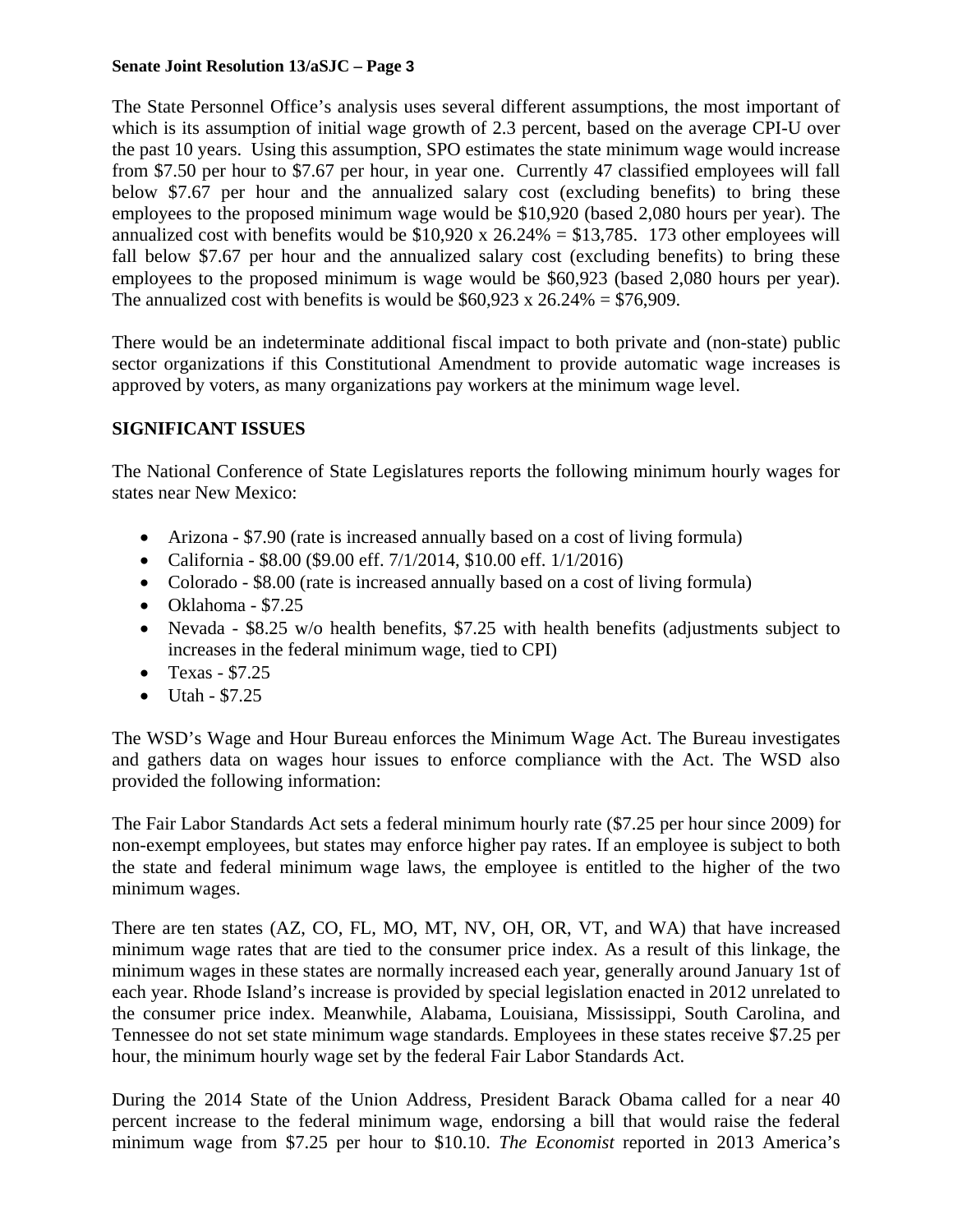minimum wage has long been low by international standards, equaling just 38 percent of the median wage in 2011, close to the lowest in the OECD.

Economists are divided on the economic effects of the minimum wage, and particularly over whether wage floors help or hurt job creation. Opponents of minimum wages argue the fixed price floor reduces demand for workers affected by the wage. Proponents of minimum wages argue higher minimums support job and economic growth by shifting income towards people who consume more of what they earn.

The following analysis was provided by the Economic Development Department in its analysis of similar 2013 legislation:

Mandating cost of living wage increases is well-intended in a state with a high percentage of residents living at or below the poverty level, but determining a single percentage wage increase that is appropriate in all regions of New Mexico presumes the state is not as diverse as the data indicates.

A single mandated percentage wage increase does not take into consideration the differences in wage levels paid by each industry and skill level. According to the New Mexico Department of Workforce Solutions, average weekly wages for the second quarter of 2012 in retail trade were \$490 compared to \$1,372 in the mining industry sector. Percentage increases will clearly impact higher paying industries at a disproportionate rate, providing a disincentive to pay higher wages.

Finally, mandating increases based on national data derived from urban areas and averaged over many categories of commodities and services is flawed in its assumption that we each have similar spending patterns, pay relatively equal prices for what we purchase and achieve fairly equal levels of income.

The DFA noted in its analysis of similar 2013 legislation that minimum wage increases could be counterproductive to the bill's intent citing that some studies have argued that increases in minimum wage lead to lower employment levels and that there is a larger negative employment effect in small counties and states with low average wages. The DFA also stated this proposal might deter business expansion or relocation to New Mexico. Conversely, the DFA added that other studies claim that minimum wage increases lead to greater purchasing power and consumer demand, which leads to greater economic growth.

The SPO warned in its analysis of similar 2013 legislation that as time goes on without adjusting salaries for all other employees, annual increases to the minimum wage would cause significant pay compression. The SPO contended that noticeable differences in pay rates should exist between jobs that are noticeably different based on job related criteria such as education, experience, and/or tenure.

# **ADMINISTRATIVE IMPLICATIONS**

Under 1-16-13 NMSA 1978 and the NM constitution, the SOS is required to print samples of the text of each constitutional amendment, in both Spanish and English, in an amount equal to ten percent of the registered voters in the state. The SOS is also required to publish them once a week for four weeks preceding the election in newspapers in every county in the state. In 2012, the cost for the 2012 General Election ballots was \$46,000 per constitutional amendment.